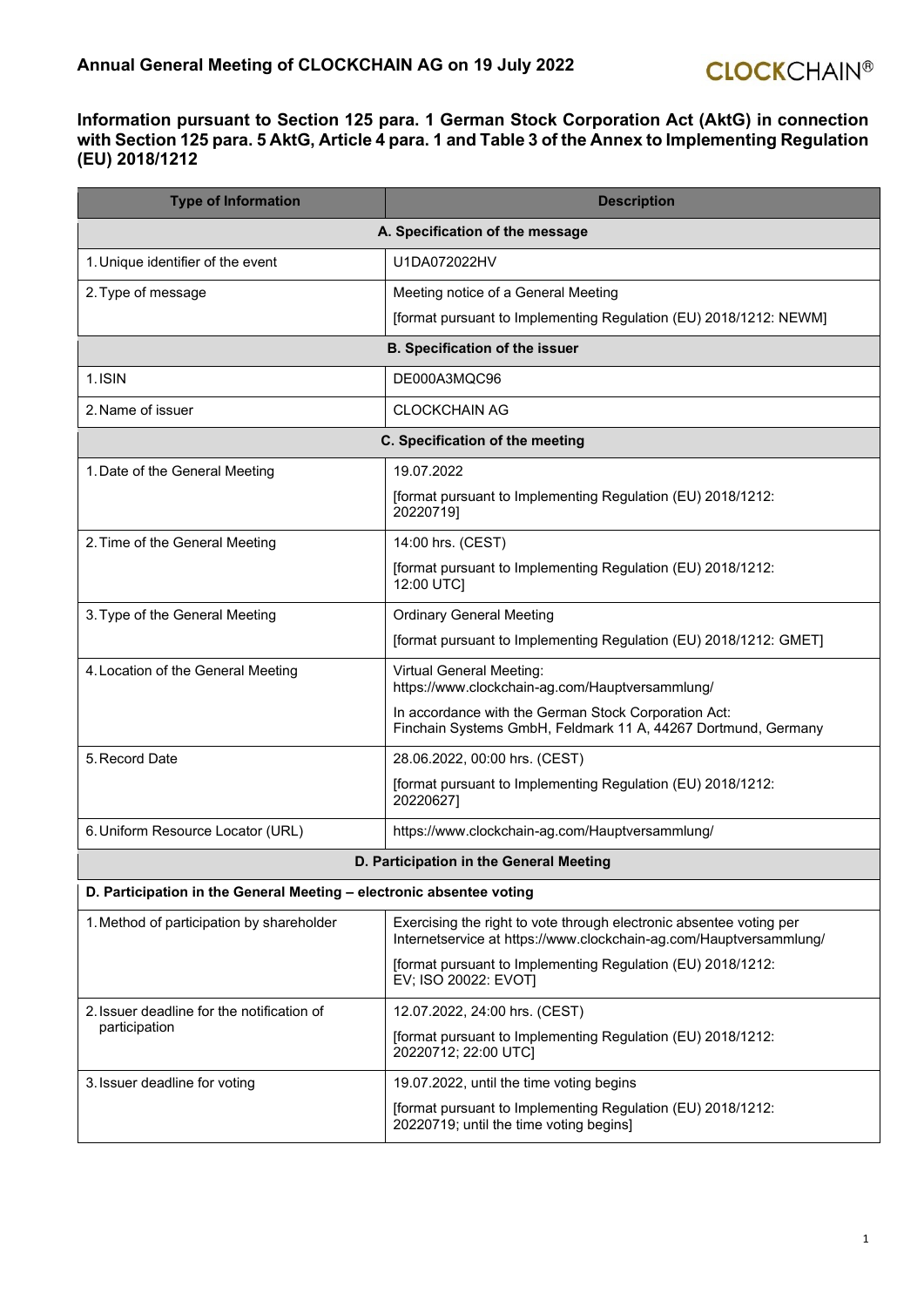<u> 1980 - Johann Barbara, martxa amerikan personal (h. 1980).</u>

| D. Participation in the General Meeting - company-appointed proxies |                                                                                                                                                          |
|---------------------------------------------------------------------|----------------------------------------------------------------------------------------------------------------------------------------------------------|
| 1. Method of participation by shareholder                           | Exercising the right to vote by granting authority and issuing instructions to<br>the proxies nominated by the Company                                   |
|                                                                     | [format pursuant to Implementing Regulation (EU) 2018/1212:<br>PX; ISO 20022: PRXY]                                                                      |
| 2. Issuer deadline for the notification of                          | 12.07.2022, 24:00 hrs. (CEST)                                                                                                                            |
| participation                                                       | [format pursuant to Implementing Regulation (EU) 2018/1212:<br>20220712; 22:00 UTC]                                                                      |
| 3. Issuer deadline for voting                                       | Granting authority (with voting instructions) to the proxies nominated by the<br>Company                                                                 |
|                                                                     | in writing or in text form by postal mail, telefax or email until<br>18.07.2022, 24:00 hrs (CEST)                                                        |
|                                                                     | [format pursuant to Implementing Regulation (EU) 2018/1212:<br>20220718; 22:00 UTC]                                                                      |
|                                                                     | electronically via the Internetservice at<br>https://www.clockchain-ag.com/Hauptversammlung/<br>by 19.07.2022, until the time voting begins              |
|                                                                     | [format pursuant to Implementing Regulation (EU) 2018/1212:<br>20220719; until the time voting begins]                                                   |
| D. Participation in the General Meeting - proxy authorisation       |                                                                                                                                                          |
| 1. Method of participation by shareholder                           | Exercising the right to vote through an authorised third party                                                                                           |
|                                                                     | [format pursuant to Implementing Regulation (EU) 2018/1212:<br>PX; ISO 20022: PRXY]                                                                      |
| 2. Issuer deadline for the notification of<br>participation         | 12.07.2022, 24:00 hrs. (CEST)                                                                                                                            |
|                                                                     | [format pursuant to Implementing Regulation (EU) 2018/1212:<br>20220712; 22:00 UTC]                                                                      |
| 3. Issuer deadline for voting                                       | Exercising of voting rights via electronic absentee voting by the proxy via<br>Internetservice at https://www.clockchain-ag.com/Hauptversammlung/:       |
|                                                                     | 19.07.2022, until the time voting begins                                                                                                                 |
|                                                                     | [format pursuant to Implementing Regulation (EU) 2018/1212:<br>20220719; until the time voting begins]                                                   |
|                                                                     | Exercising of voting rights by the proxy through granting sub-proxies and<br>issuing instructions to the proxies appointed by the Company:               |
|                                                                     | in writing or in text form by postal mail, telefax or email until<br>$\bullet$<br>18.07.2022, 24:00 hrs (CEST)                                           |
|                                                                     | [format pursuant to Implementing Regulation (EU) 2018/1212:<br>20220718; 22:00 UTC]                                                                      |
|                                                                     | electronically via the Internetservice at<br>$\bullet$<br>https://www.clockchain-ag.com/Hauptversammlung/<br>by 19.07.2022, until the time voting begins |
|                                                                     | [format pursuant to Implementing Regulation (EU) 2018/1212:<br>20220719; until the time voting begins]                                                   |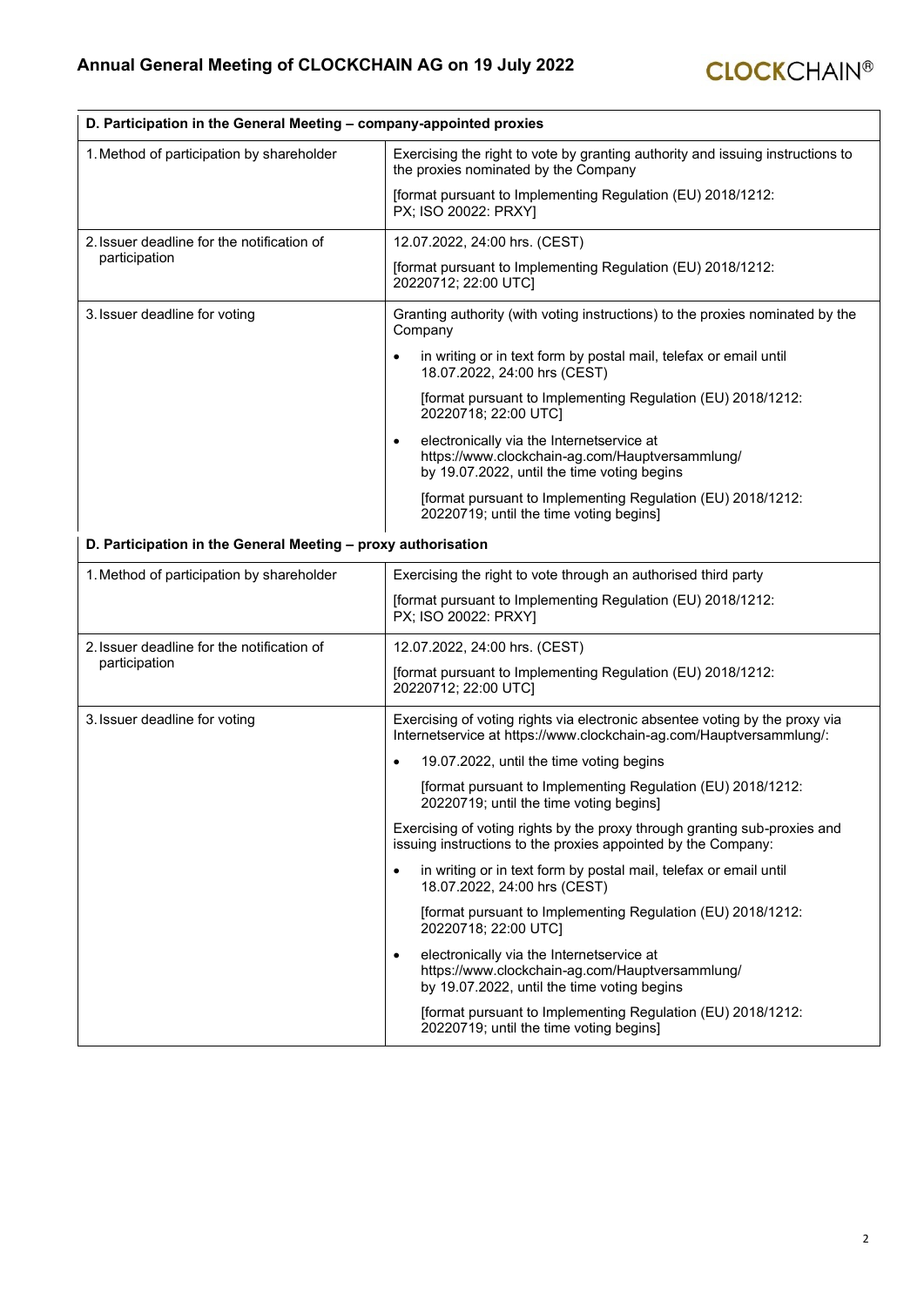## **Annual General Meeting of CLOCKCHAIN AG on 19 July 2022**

| E. Agenda                                             |                                                                                                                                                                                                                  |
|-------------------------------------------------------|------------------------------------------------------------------------------------------------------------------------------------------------------------------------------------------------------------------|
| E. Agenda - item 1                                    |                                                                                                                                                                                                                  |
| 1. Unique identifier of the agenda item               | $\mathbf{1}$                                                                                                                                                                                                     |
| 2. Title of the agenda item                           | Presentation of the adopted annual financial statements for the 2019<br>financial year, the management report for the 2019 financial year and the<br>report of the Supervisory Board for the 2019 financial year |
| 3. Uniform Resource Locator (URL) of the<br>materials | https://www.clockchain-ag.com/Hauptversammlung/                                                                                                                                                                  |
| 4. Vote                                               |                                                                                                                                                                                                                  |
| 5. Alternative voting options                         |                                                                                                                                                                                                                  |
| E. Agenda - item 2                                    |                                                                                                                                                                                                                  |
| 1. Unique identifier of the agenda item               | $\overline{2}$                                                                                                                                                                                                   |
| 2. Title of the agenda item                           | Presentation of the adopted annual financial statements for the 2020<br>financial year, the management report for the 2020 financial year and the<br>report of the Supervisory Board for the 2020 financial year |
| 3. Uniform Resource Locator (URL) of the<br>materials | https://www.clockchain-ag.com/Hauptversammlung/                                                                                                                                                                  |
| 4. Vote                                               |                                                                                                                                                                                                                  |
| 5. Alternative voting options                         |                                                                                                                                                                                                                  |
| E. Agenda - item 3                                    |                                                                                                                                                                                                                  |
| 1. Unique identifier of the agenda item               | 3                                                                                                                                                                                                                |
| 2. Title of the agenda item                           | Resolution on the discharge of the members of the Executive Board in<br>office in the 2019 financial year for this period                                                                                        |
| 3. Uniform Resource Locator (URL) of the<br>materials | https://www.clockchain-ag.com/Hauptversammlung/                                                                                                                                                                  |
| 4. Vote                                               | <b>Binding vote</b>                                                                                                                                                                                              |
|                                                       | [format pursuant to Implementing Regulation (EU) 2018/1212:<br>BV; ISO 20022: BNDG]                                                                                                                              |
| 5. Alternative voting options                         | Vote in favour, Vote against, Abstention                                                                                                                                                                         |
|                                                       | [format pursuant to Implementing Regulation (EU) 2018/1212:<br>VF, VA, AB; ISO 20022: CFOR, CAGS, ABSTI                                                                                                          |

**CLOCK**CHAIN®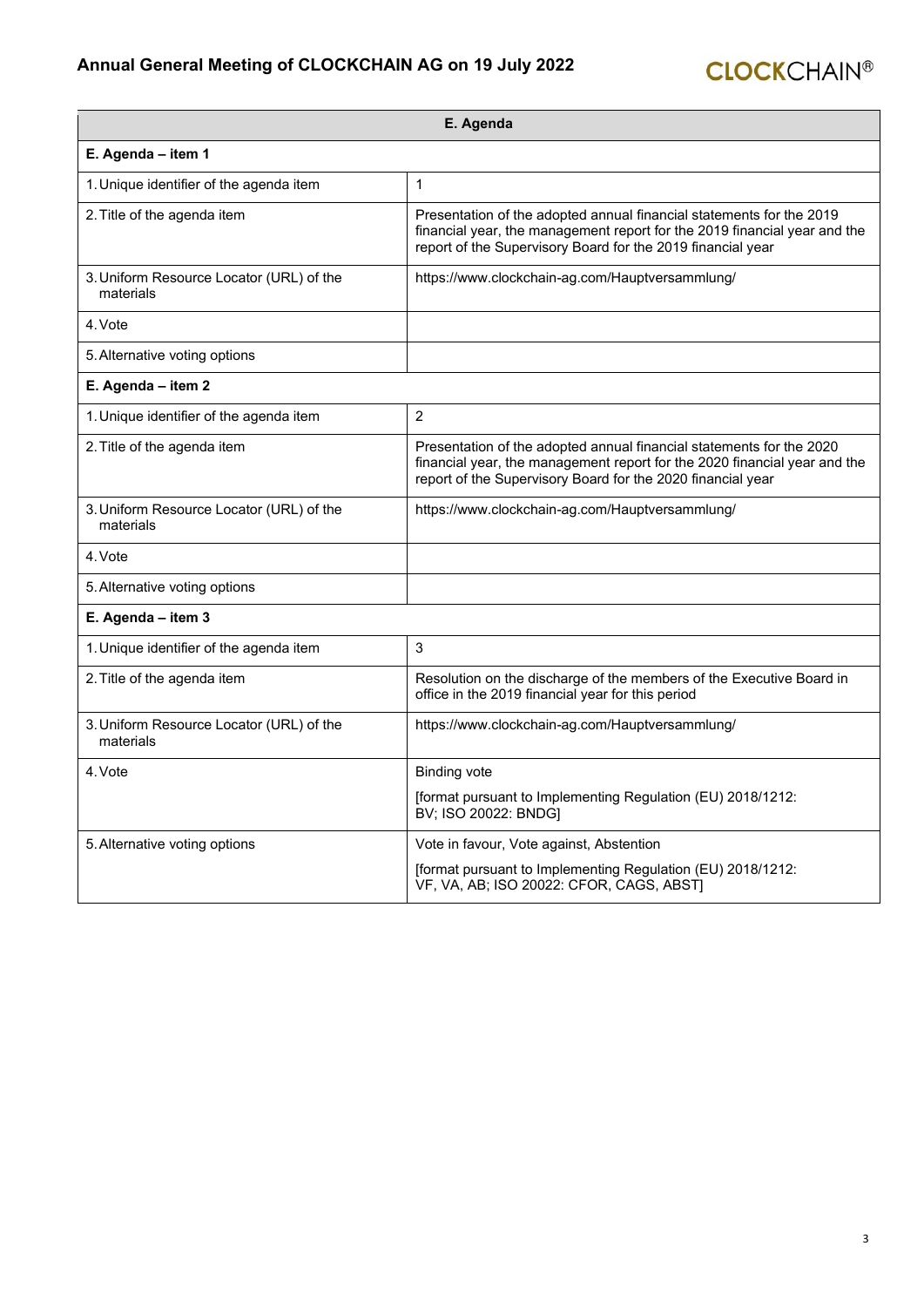| E. Agenda - item 4                                 |                                                                                                                                  |
|----------------------------------------------------|----------------------------------------------------------------------------------------------------------------------------------|
| 1. Unique identifier of the agenda item            | 4                                                                                                                                |
| 2. Title of the agenda item                        | Resolution on the discharge of the members of the Supervisory Board<br>holding office in the 2019 financial year for this period |
| 3. Uniform Resource Locator (URL) of the materials | https://www.clockchain-ag.com/Hauptversammlung/                                                                                  |
| 4. Vote                                            | <b>Binding vote</b>                                                                                                              |
|                                                    | [format pursuant to Implementing Regulation (EU) 2018/1212:<br>BV; ISO 20022: BNDG]                                              |
| 5. Alternative voting options                      | Vote in favour, Vote against, Abstention                                                                                         |
|                                                    | [format pursuant to Implementing Regulation (EU) 2018/1212:<br>VF, VA, AB; ISO 20022: CFOR, CAGS, ABST]                          |
| E. Agenda - item 5                                 |                                                                                                                                  |
| 1. Unique identifier of the agenda item            | 5                                                                                                                                |
| 2. Title of the agenda item                        | Resolution on the discharge of the members of the Executive Board in<br>office in the 2020 financial year for this period        |
| 3. Uniform Resource Locator (URL) of the materials | https://www.clockchain-ag.com/Hauptversammlung/                                                                                  |
| 4. Vote                                            | <b>Binding vote</b>                                                                                                              |
|                                                    | [format pursuant to Implementing Regulation (EU) 2018/1212:<br>BV; ISO 20022: BNDG]                                              |
| 5. Alternative voting options                      | Vote in favour, Vote against, Abstention                                                                                         |
|                                                    | [format pursuant to Implementing Regulation (EU) 2018/1212:<br>VF, VA, AB; ISO 20022: CFOR, CAGS, ABST]                          |
| E. Agenda - item 6                                 |                                                                                                                                  |
| 1. Unique identifier of the agenda item            | 6                                                                                                                                |
| 2. Title of the agenda item                        | Resolution on the discharge of the members of the Supervisory Board<br>in office in the 2020 financial year for this period      |
| 3. Uniform Resource Locator (URL) of the materials | https://www.clockchain-ag.com/Hauptversammlung/                                                                                  |
| 4. Vote                                            | <b>Binding vote</b>                                                                                                              |
|                                                    | [format pursuant to Implementing Regulation (EU) 2018/1212:<br>BV; ISO 20022: BNDG]                                              |
| 5. Alternative voting options                      | Vote in favour, Vote against, Abstention                                                                                         |
|                                                    | [format pursuant to Implementing Regulation (EU) 2018/1212:<br>VF, VA, AB; ISO 20022: CFOR, CAGS, ABST)                          |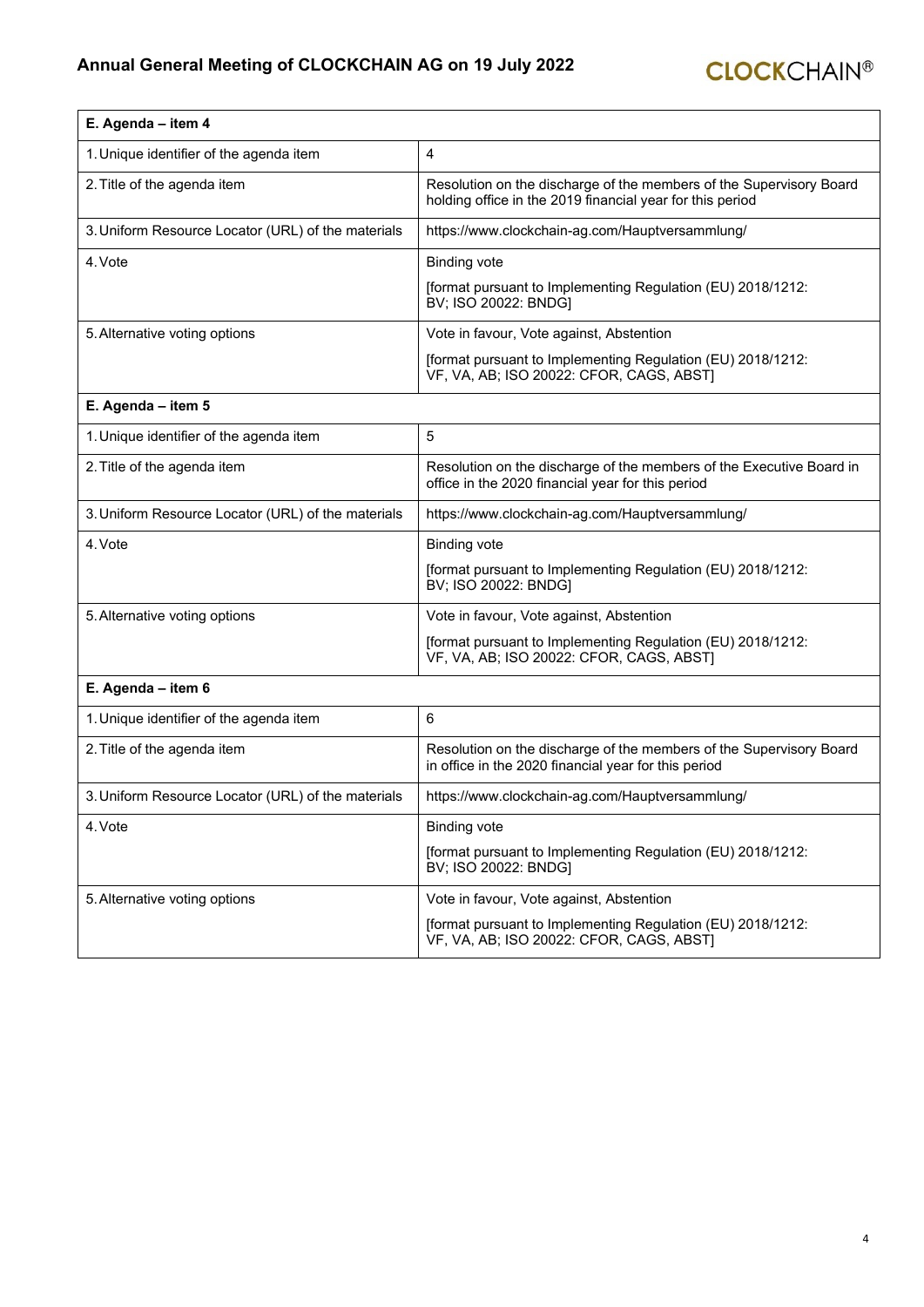| E. Agenda - item 7                                 |                                                                                                                                   |
|----------------------------------------------------|-----------------------------------------------------------------------------------------------------------------------------------|
| 1. Unique identifier of the agenda item            | $\overline{7}$                                                                                                                    |
| 2. Title of the agenda item                        | Resolution on the change of the company name and corresponding<br>amendment of the Articles of Association                        |
| 3. Uniform Resource Locator (URL) of the materials | https://www.clockchain-ag.com/Hauptversammlung/                                                                                   |
| 4. Vote                                            | <b>Binding vote</b>                                                                                                               |
|                                                    | [format pursuant to Implementing Regulation (EU) 2018/1212:<br>BV; ISO 20022: BNDG]                                               |
| 5. Alternative voting options                      | Vote in favour, Vote against, Abstention                                                                                          |
|                                                    | [format pursuant to Implementing Regulation (EU) 2018/1212:<br>VF, VA, AB; ISO 20022: CFOR, CAGS, ABST]                           |
| E. Agenda - item 8                                 |                                                                                                                                   |
| 1. Unique identifier of the agenda item            | 8                                                                                                                                 |
| 2. Title of the agenda item                        | Resolution on the amendment of the object of the company and the<br>corresponding amendment of the Articles of Association        |
| 3. Uniform Resource Locator (URL) of the materials | https://www.clockchain-ag.com/Hauptversammlung/                                                                                   |
| 4. Vote                                            | <b>Binding vote</b>                                                                                                               |
|                                                    | [format pursuant to Implementing Regulation (EU) 2018/1212:<br>BV; ISO 20022: BNDG]                                               |
| 5. Alternative voting options                      | Vote in favour, Vote against, Abstention                                                                                          |
|                                                    | [format pursuant to Implementing Regulation (EU) 2018/1212:<br>VF, VA, AB; ISO 20022: CFOR, CAGS, ABST]                           |
| E. Agenda - item 9                                 |                                                                                                                                   |
| 1. Unique identifier of the agenda item            | 9                                                                                                                                 |
| 2. Title of the agenda item                        | Resolution on the relocation of the registered office to Düsseldorf and<br>corresponding amendment of the Articles of Association |
| 3. Uniform Resource Locator (URL) of the materials | https://www.clockchain-ag.com/Hauptversammlung/                                                                                   |
| 4. Vote                                            | <b>Binding vote</b>                                                                                                               |
|                                                    | [format pursuant to Implementing Regulation (EU) 2018/1212:<br>BV; ISO 20022: BNDG]                                               |
| 5. Alternative voting options                      | Vote in favour, Vote against, Abstention                                                                                          |
|                                                    | [format pursuant to Implementing Regulation (EU) 2018/1212:<br>VF, VA, AB; ISO 20022: CFOR, CAGS, ABST]                           |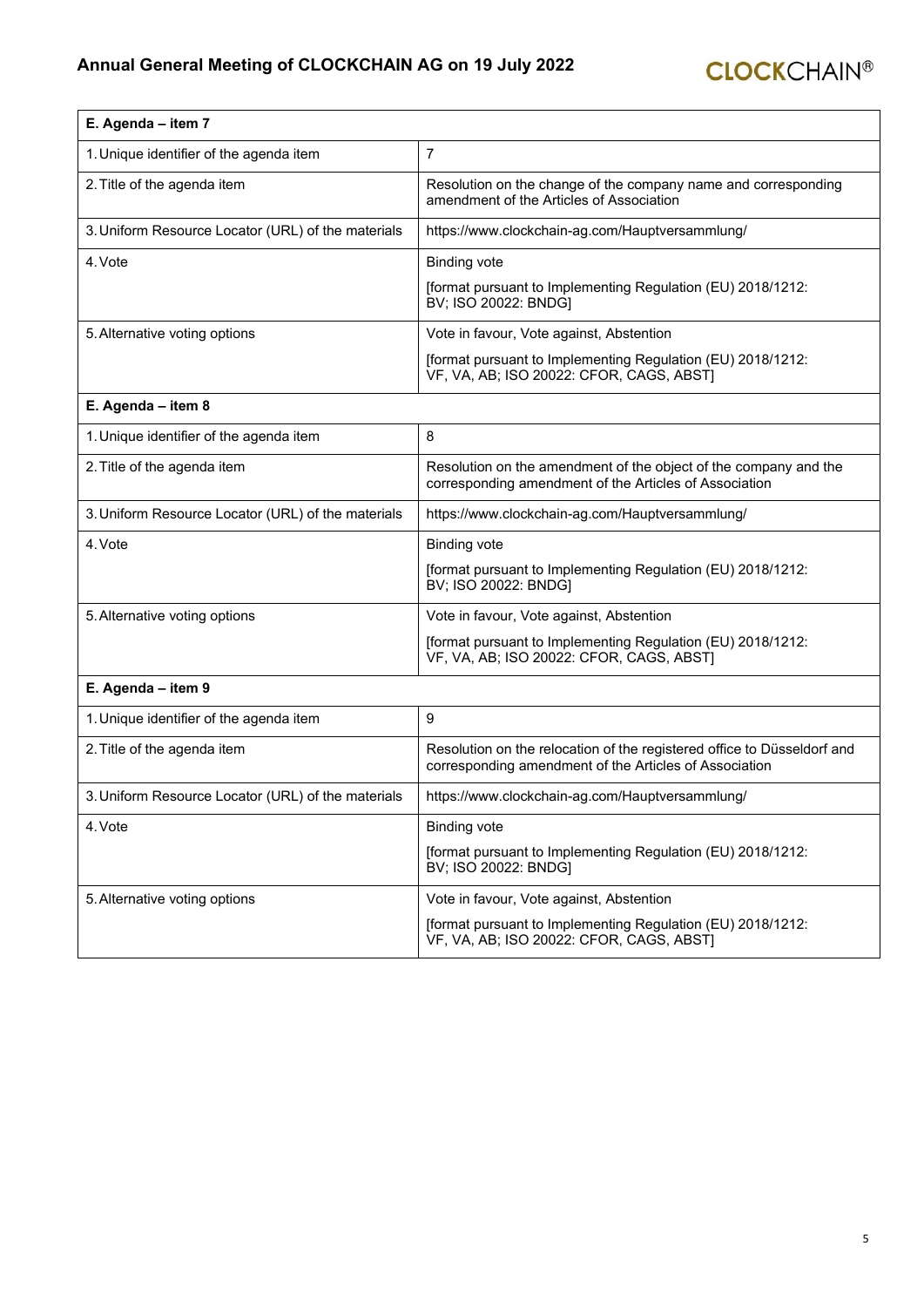r

| E. Agenda - item 10a                               |                                                                                                                                                                  |
|----------------------------------------------------|------------------------------------------------------------------------------------------------------------------------------------------------------------------|
| 1. Unique identifier of the agenda item            | 10a                                                                                                                                                              |
| 2. Title of the agenda item                        | Election of the Supervisory Board and a substitute member:<br>Election of the Supervisory Board - individual election of Mr Prof. Dr.<br>h.c. Wolfgang Siewering |
| 3. Uniform Resource Locator (URL) of the materials | https://www.clockchain-ag.com/Hauptversammlung/                                                                                                                  |
| 4. Vote                                            | <b>Binding vote</b>                                                                                                                                              |
|                                                    | [format pursuant to Implementing Regulation (EU) 2018/1212:<br>BV; ISO 20022: BNDG]                                                                              |
| 5. Alternative voting options                      | Vote in favour, Vote against, Abstention                                                                                                                         |
|                                                    | [format pursuant to Implementing Regulation (EU) 2018/1212:<br>VF, VA, AB; ISO 20022: CFOR, CAGS, ABST]                                                          |
| E. Agenda - item 10b                               |                                                                                                                                                                  |
| 1. Unique identifier of the agenda item            | 10 <sub>b</sub>                                                                                                                                                  |
| 2. Title of the agenda item                        | Election of the Supervisory Board and a substitute member:<br>Election of the Supervisory Board - individual election of Mr Marcus<br>Schmitz                    |
| 3. Uniform Resource Locator (URL) of the materials | https://www.clockchain-ag.com/Hauptversammlung/                                                                                                                  |
| 4. Vote                                            | <b>Binding vote</b>                                                                                                                                              |
|                                                    | [format pursuant to Implementing Regulation (EU) 2018/1212:<br>BV; ISO 20022: BNDG]                                                                              |
| 5. Alternative voting options                      | Vote in favour, Vote against, Abstention                                                                                                                         |
|                                                    | [format pursuant to Implementing Regulation (EU) 2018/1212:<br>VF, VA, AB; ISO 20022: CFOR, CAGS, ABST]                                                          |
| E. Agenda - item 10c                               |                                                                                                                                                                  |
| 1. Unique identifier of the agenda item            | 10 <sub>c</sub>                                                                                                                                                  |
| 2. Title of the agenda item                        | Election of the Supervisory Board and a substitute member:<br>Election of the Supervisory Board - individual election of Mr Dr. Wolf-<br>Dietrich Fugger         |
| 3. Uniform Resource Locator (URL) of the materials | https://www.clockchain-ag.com/Hauptversammlung/                                                                                                                  |
| 4. Vote                                            | <b>Binding vote</b>                                                                                                                                              |
|                                                    | [format pursuant to Implementing Regulation (EU) 2018/1212:<br>BV; ISO 20022: BNDG]                                                                              |
| 5. Alternative voting options                      | Vote in favour, Vote against, Abstention                                                                                                                         |
|                                                    | [format pursuant to Implementing Regulation (EU) 2018/1212:<br>VF, VA, AB; ISO 20022: CFOR, CAGS, ABST)                                                          |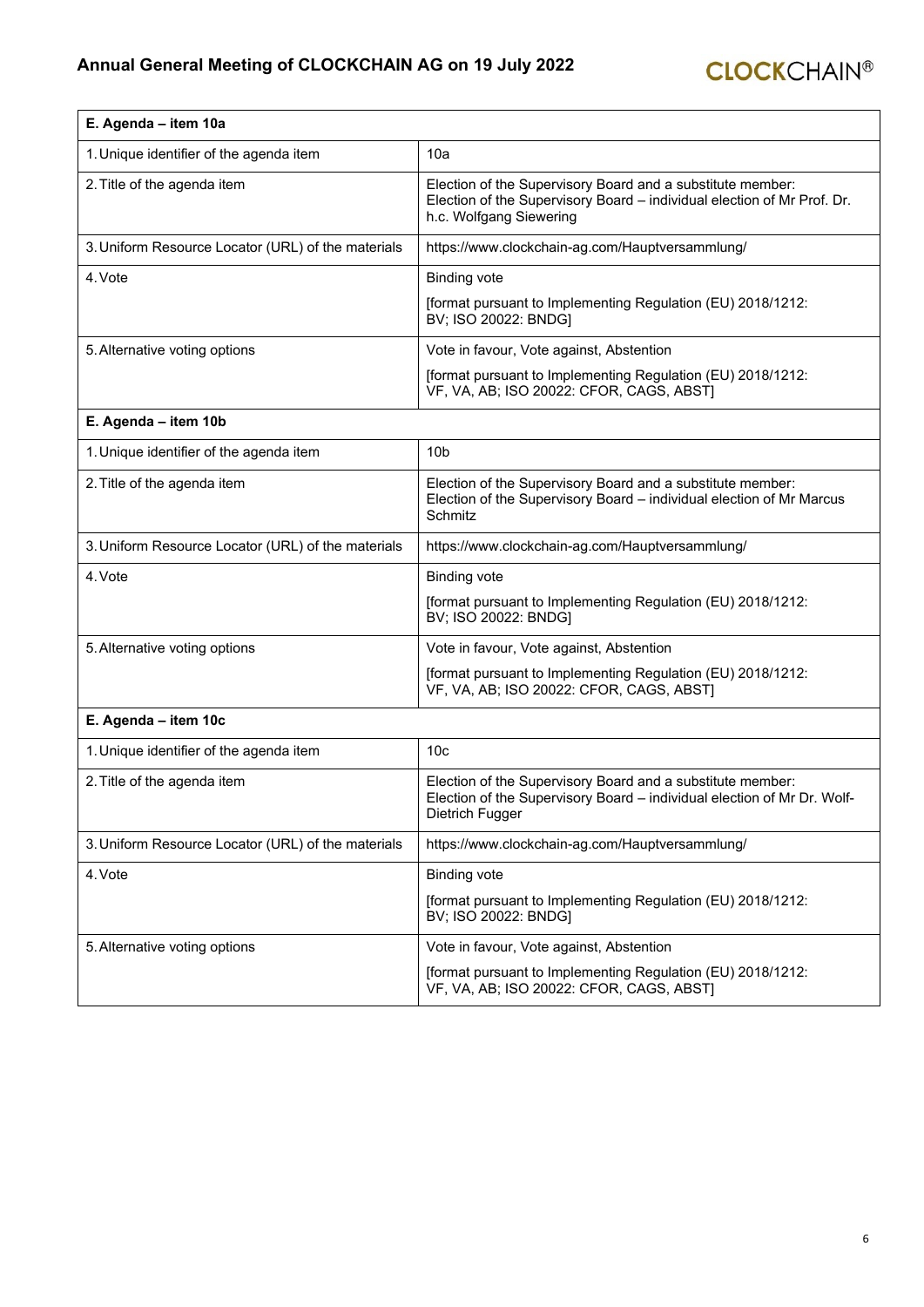| E. Agenda - item 10d                                                                  |                                                                                                                                               |
|---------------------------------------------------------------------------------------|-----------------------------------------------------------------------------------------------------------------------------------------------|
| 1. Unique identifier of the agenda item                                               | 10d                                                                                                                                           |
| 2. Title of the agenda item                                                           | Election of the Supervisory Board and a substitute member:<br>Election of a substitute member – individual election of Mr Jan Carlos<br>Janke |
| 3. Uniform Resource Locator (URL) of the materials                                    | https://www.clockchain-ag.com/Hauptversammlung/                                                                                               |
| 4. Vote                                                                               | <b>Binding vote</b>                                                                                                                           |
|                                                                                       | [format pursuant to Implementing Regulation (EU) 2018/1212:<br>BV; ISO 20022: BNDG]                                                           |
| 5. Alternative voting options                                                         | Vote in favour, Vote against, Abstention                                                                                                      |
|                                                                                       | [format pursuant to Implementing Regulation (EU) 2018/1212:<br>VF, VA, AB; ISO 20022: CFOR, CAGS, ABST]                                       |
| E. Agenda - item 11                                                                   |                                                                                                                                               |
| 1. Unique identifier of the agenda item                                               | 11                                                                                                                                            |
| 2. Title of the agenda item                                                           | Resolution on the determination of the amount of the remuneration of<br>the Supervisory Board                                                 |
| 3. Uniform Resource Locator (URL) of the materials                                    | https://www.clockchain-ag.com/Hauptversammlung/                                                                                               |
| 4. Vote                                                                               | <b>Binding vote</b>                                                                                                                           |
|                                                                                       | [format pursuant to Implementing Regulation (EU) 2018/1212:<br>BV; ISO 20022: BNDG]                                                           |
| 5. Alternative voting options                                                         | Vote in favour, Vote against, Abstention                                                                                                      |
|                                                                                       | [format pursuant to Implementing Regulation (EU) 2018/1212:<br>VF, VA, AB; ISO 20022: CFOR, CAGS, ABST]                                       |
| E. Agenda - item 12                                                                   |                                                                                                                                               |
| 1. Unique identifier of the agenda item                                               | 12                                                                                                                                            |
| 2. Title of the agenda item                                                           | Appointment of the auditor for the financial year 2021                                                                                        |
| 3. Uniform Resource Locator (URL) of the materials                                    | https://www.clockchain-ag.com/Hauptversammlung/                                                                                               |
| 4. Vote                                                                               | <b>Binding vote</b>                                                                                                                           |
|                                                                                       | [format pursuant to Implementing Regulation (EU) 2018/1212:<br>BV; ISO 20022: BNDG]                                                           |
| 5. Alternative voting options                                                         | Vote in favour, Vote against, Abstention                                                                                                      |
|                                                                                       | [format pursuant to Implementing Regulation (EU) 2018/1212:<br>VF, VA, AB; ISO 20022: CFOR, CAGS, ABST)                                       |
| F. Specification of the deadlines regarding the exercise of other shareholders rights |                                                                                                                                               |
| F. Shareholder right - supplementary motions                                          |                                                                                                                                               |
| 1. Object of deadline                                                                 | Submission of requests for additions to the agenda                                                                                            |
| 2. Applicable issuer deadline                                                         | 24.06.2022, 24:00 hrs (CEST) (time of receipt decisive)                                                                                       |
|                                                                                       | [format pursuant to Implementing Regulation (EU) 2018/1212:<br>20220624; 22:00 UTC]                                                           |